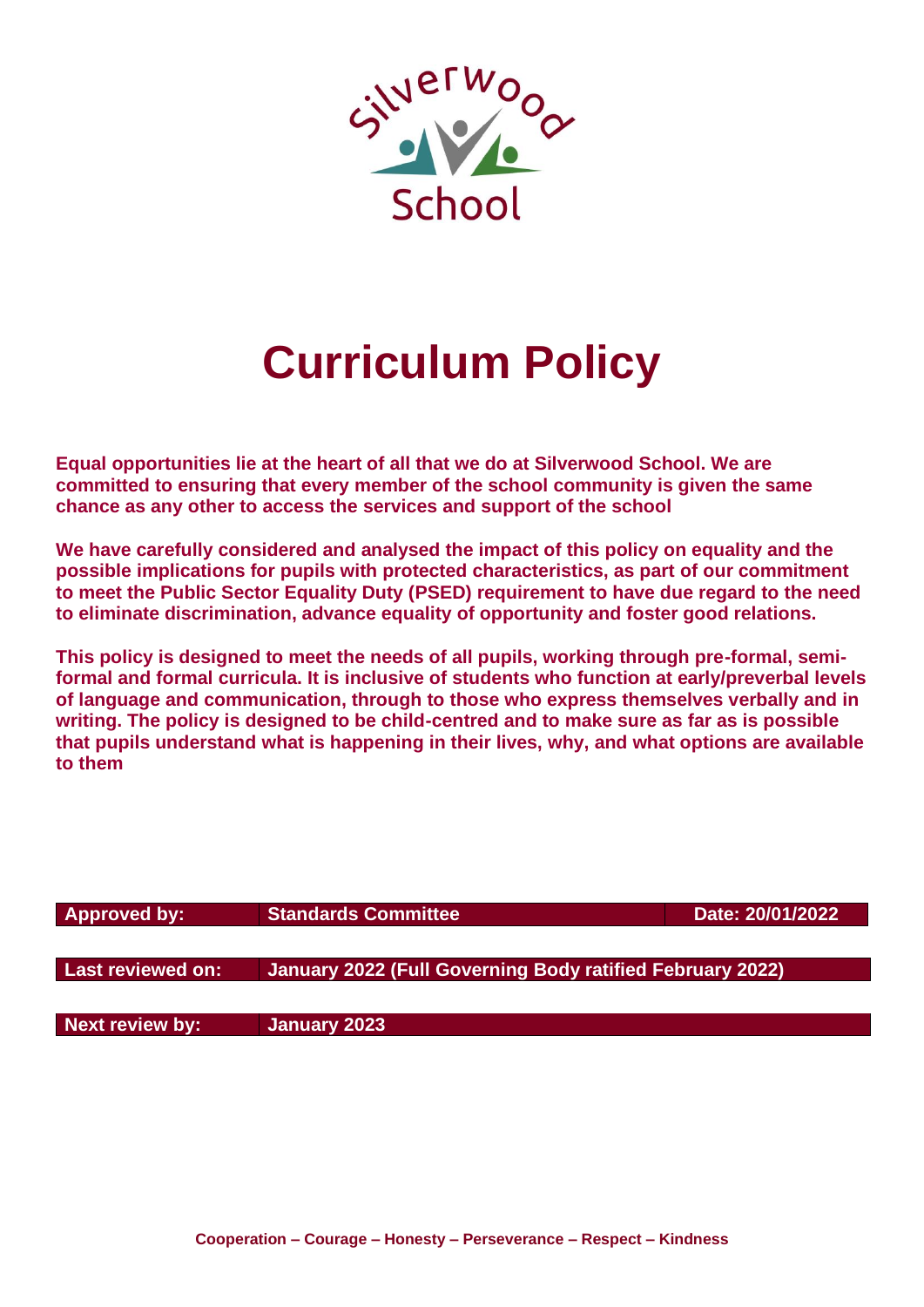# **Context**

Silverwood School is a new maintained co-educational special school for pupils aged four to nineteen years. We have provision across three main sites. We have 410 pupils across the age range. At Silverwood we support pupils with Complex needs including, Profound and Multiple Learning Difficulties (PMLD), Severe Learning Difficulties (SLD) and Moderate Learning Difficulties (MLD).

We are a happy, thriving and successful community where every child and young person is recognised as an individual. Our aim is for all children to reach their potential. Learning is at the centre of everything we do both in and out of the classroom and with so many opportunities at Silverwood School, we are exceptionally proud of the achievement of all our children.

Due to the complex nature of the pupils that attend Silverwood, it is our responsibility to provide them with the most appropriate curriculum focussing on academic learning, life skills and Preparing for Adulthood.

A curriculum is the basis for any school to provide a meaningful and effective education to the pupils who attend. At Silverwood we believe this should be a broad and balanced approach which identifies and meets the needs of our pupils. The curriculum, alongside specialist teaching approaches, provides consistency throughout the school, whilst recognising developmental and age related aspects to learning.

We have an ambitious vision to create a truly integrated and inclusive system of outstanding education for all children and young people with special educational needs and disabilities (SEND) in Wiltshire.

## **Silverwood School Vision**

Building Community, Inspiring Learning

#### **Mission Statement**

We will enhance opportunities, enjoyment and outcomes for Silverwood pupils

Providing each pupil with a first class education in a safe, supportive environment that promotes integrity, motivation and excellence in learning

Providing pupils with an inclusive, broad, balanced and appropriate curriculum to reach their full potential Teaching every pupil as an individual, providing learning journeys that cater for their different needs and abilities

Welcoming and encouraging the interest and participation of parents/carers, Governors and other members of the community into Silverwood

Providing equality of opportunity for all pupils by promoting tolerance and respect for individual differences, abilities, needs and beliefs

Encouraging pupils to care for themselves, each other, their community, their environment, and to develop self-esteem and positive values

Providing a programme of first rate professional development that enables staff to enhance their skills to meet the individual needs of all our pupils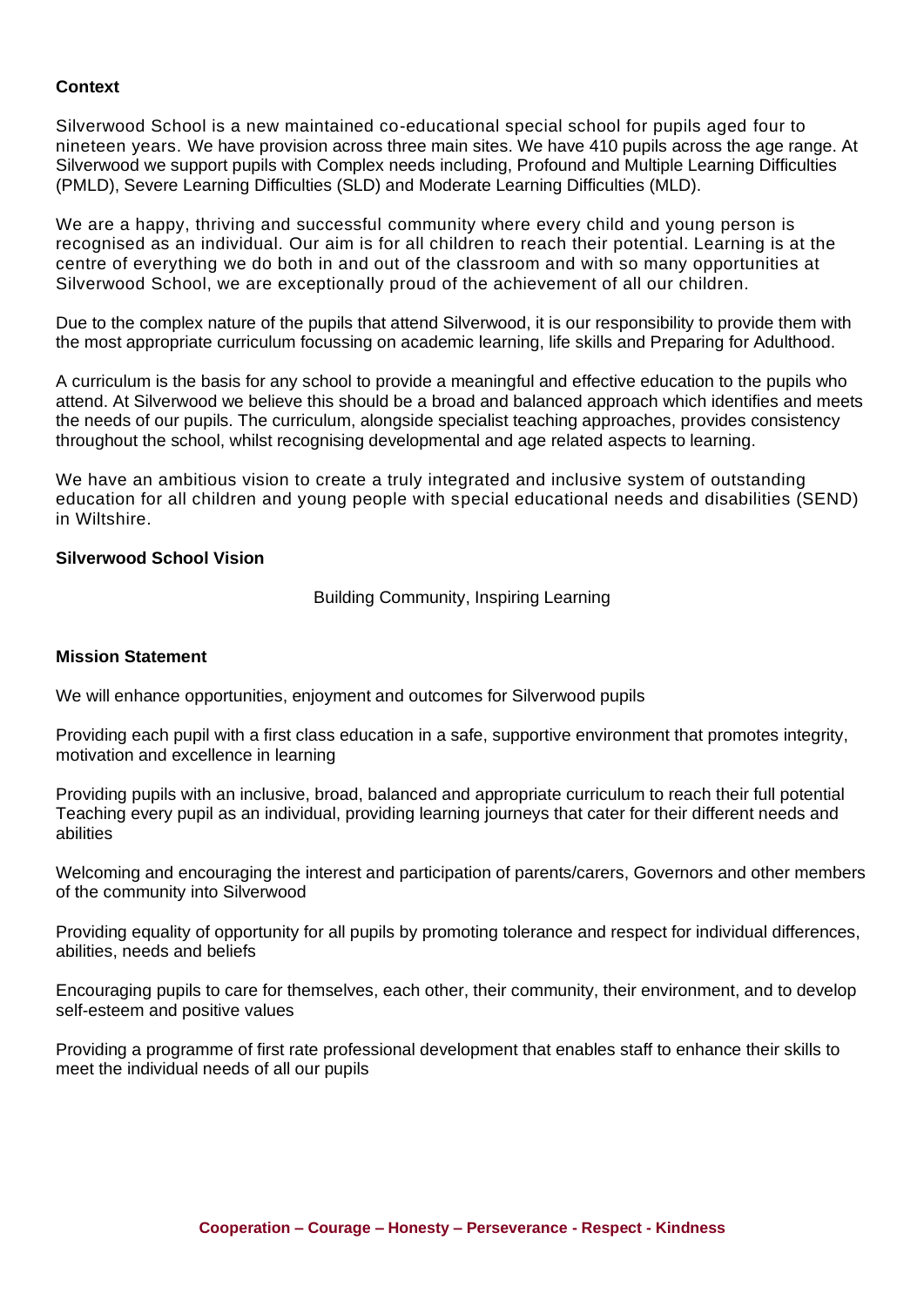#### **Values**

#### Cooperation – Courage - Honesty – Perseverance – Respect –Kindness

#### **Intent**

Silverwood School is passionate about delivering a creative and diverse curriculum that meets the needs of all pupils ensuring they are successful in their lives, both in the school community and beyond. The ambitious curriculum is under-pinned by a strong belief in our core values; it ensures that all pupils reach their full potential and develop into the most independent and successful young adults that they can be. Silverwood School is a strong, nurturing community, which creates a sense of belonging and celebrates individual success at every opportunity.

Provision, which is based on strong positive relationships, identifies the needs of each individual pupil to develop communication, independence and their own sense of self. The school believes that working within communities and fully utilising all aspects of Learning Outside the Classroom are central to supporting wellbeing and preparation for adulthood. Providing different pathways through a holistic approach allows pupils to progress on personalised learning journeys. The curriculum is reflective of pupil need, regardless of cognitive level, and seeks to build progress in a bespoke manner. It is not limited by an age-specific approach, but instead pathways are shaped by needs identified within EHCPs, including as appropriate, access to a range of qualifications and accreditations. The curriculum at Silverwood School is designed to develop transferable skills that equip children and young people for life beyond school.

## **Implementation Framework and design**

The following diagram represents the structure of the curriculum across Silverwood School. The EYFS curriculum underpins the curriculum model. Beyond the EYFS curriculum offer, our curriculum is designed in areas within Pre-Formal, Semi-Formal and Formal pathways. This allows for dove tailing across the entire continuum of need, offering breadth and balance. The whole school themes develop opportunities for a more holistic approach to learning.

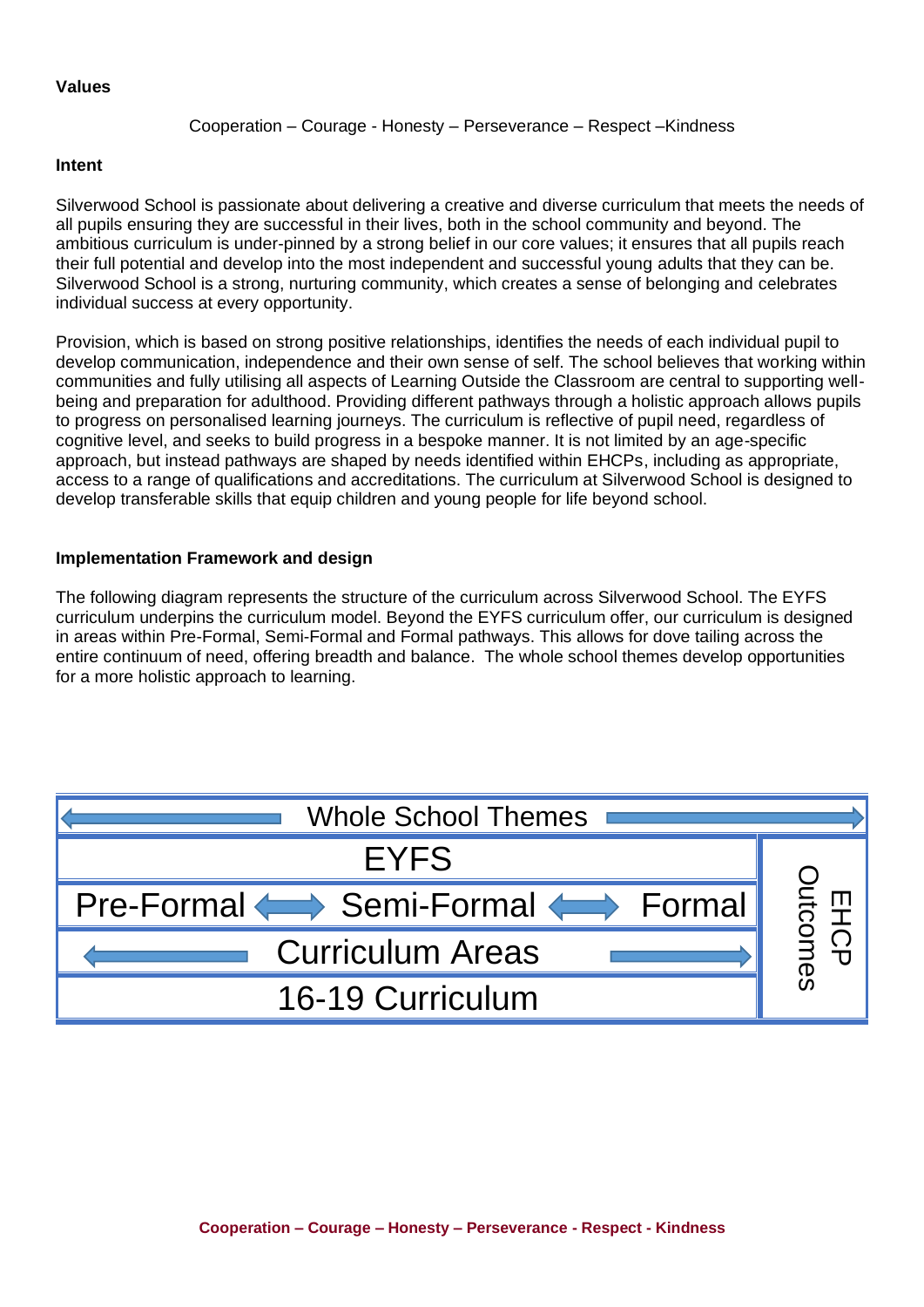# **Early Years Foundation Stage**

At Silverwood School we believe that all children have the right to access an inclusive early year's curriculum where they are placed with their peers and learn in an active learning environment. Children are supported to develop characteristics of effective learning and become life-long learners.

We endeavour to ensure that all children leave our early years classes with a developing method of communication, a range of self-help skills, a variety of interests and the ability to self-occupy in a meaningful and productive way.

We value all the experiences and learning that have taken place prior to starting at Silverwood. We use a range of strategies to ensure we gather as much information as possible in order to fully understand each child's unique starting point.

At Silverwood we recognise the key areas of development that are linked and contribute to the sum of a student's cultural capital. There is a high level of focus on the Prime Areas of Learning whilst ensuring our curriculum provides breadth and balance across all seven areas of learning identified in the Early Years Foundation Stage Profile. We ensure there is a suitable balance between adult directed activities and child led learning throughout the day. Children in year R and 1 are supported by Early Years specialists who are skilled in extending learning during daily free flow sessions. We offer children a range of motivating and stimulating activities to explore and engage with, which promote choice making and independent exploratory play skills. Each classroom has different areas of learning including a book area, art area, sensory play, home area, small world and outside space.

Our EYFS curriculum is based on a set of core quality texts that form the basis of our teaching. All children will be taught pre-phonic and phonics skills and we support children to develop a love for books. Each class participates in weekly book share. Attention Autism principles are used throughout the classes and children are supported to develop their attention and concentration skills.

At Silverwood, we adopt a holistic approach and work to support children and families in all areas of their learning. We follow toilet training plans for all children and work with families with areas such as widening restricted diets. We work in partnership with families and invite parents in as often as possible for sessions such as Singing and Stay and Play.

## **Pre-formal Curriculum**

The Pre-formal Curriculum is for pupils who have profound and complex needs. The curriculum is designed to meet the needs of pupils through a personalised approach, valuing the process as much as the achievement and offering flexibility in order to be responsive to the needs of the individual learner.

It focuses on the early communication, social, emotional and cognitive skills that are the foundation of learning. It is a curriculum that recognises the importance of play in a child's development and the need for sensory and multi-sensory approaches to learning. It acknowledges what learners can do by supporting and developing their strengths and abilities and it is designed to be delivered in an integrated way, incorporating learning, therapy and health needs.

## **Semi-formal Curriculum**

The Semi-formal curriculum is delivered through a thematic based approach. It recognises that many of our pupils have a range of complex needs as well as learning difficulties. We meet each pupil's needs through a personalised approach delivered through a bespoke curriculum.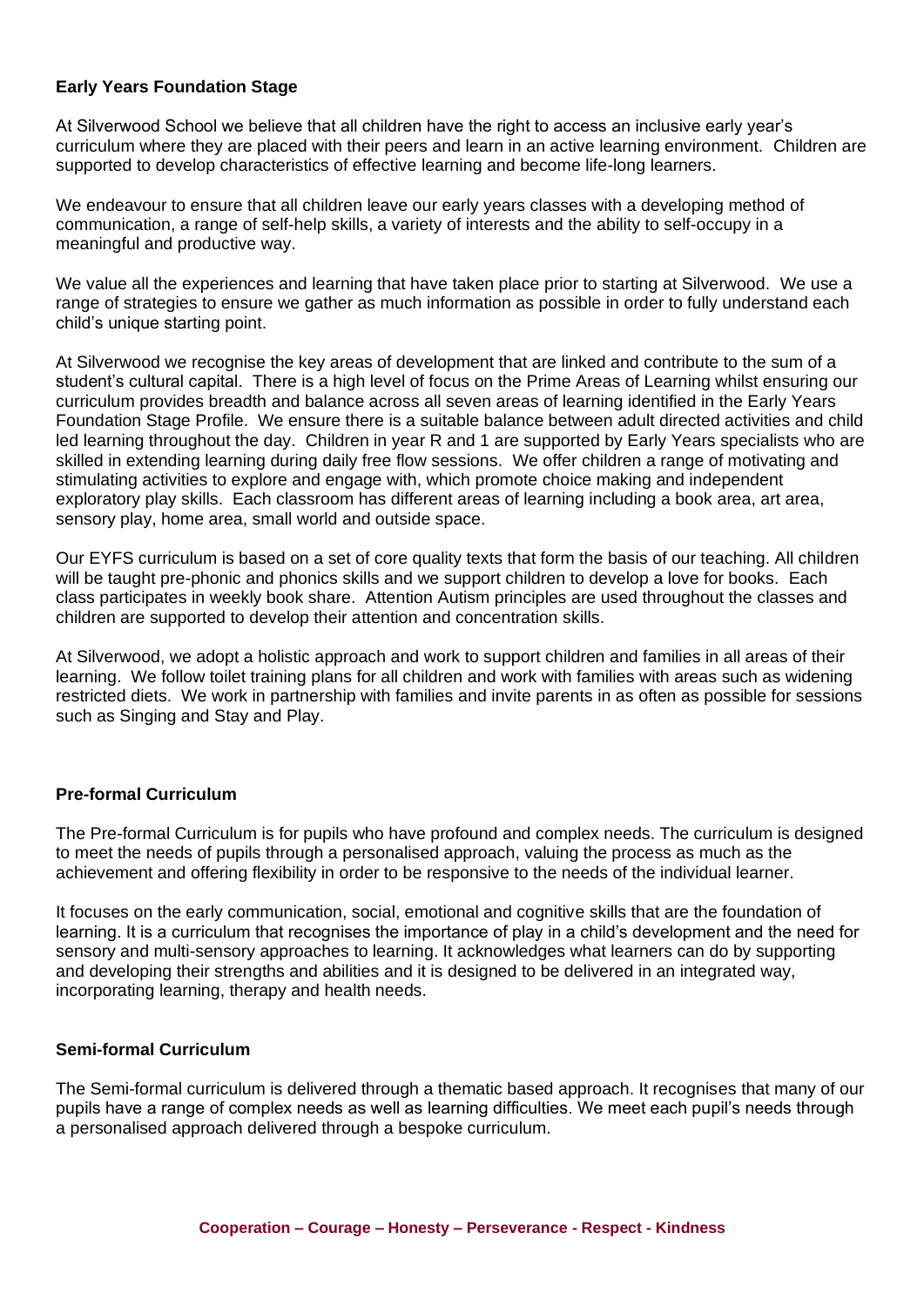For some pupils a social communication, emotional regulation and transactional support focus provides pupils with the skills and tools to be able to manage their own feelings, anxieties and behaviour, as well as understand and utilise effective and appropriate methods of communication. This equips our learners with the ability to meaningfully interact with, and convey needs to, familiar people; as well as those who help to support us in the wider community.

The curriculum is designed to be fun, engaging, practical and meaningful and match to pupils learning and developmental needs. It aims to promote life skills, independence, communication and sensory integration activities to prepare children for learning. Regardless of physical, emotional and learning challenges, teaching through the Semi-formal curriculum captures the interest and imagination of our pupils.

# **Formal Curriculum**

The formal curriculum consists of adapted National Curriculum subjects, along with life skills, Learning outside the Classroom and creative subjects. The Formal curriculum is for those pupils who may have a range of needs, but who are cognitively able to access many aspects of a more formal curriculum framework, modified in line with pupil's developmental level and additional needs. Pupils experience the formal curriculum in both a discrete and theme based approach that aims to develop thinking and independent learning skills enabling us to build learning capacity and lifelong skills. At Silverwood we have adapted subjects and topics to reflect the needs of our pupils, whilst ensuring they provide challenge and progress.

The formal curriculum, which includes a rich diet of both core subjects and more diverse subjects, works to ensure that the experience of learning is smooth, and that cyclical learning topics support learners in embedding skills and knowledge into long term memory through 'over learning' as well as contextualised opportunities for application. Subjects taught underpin the core values through explicit references; practical subjects are designed to support fine and gross motor skills as well as providing pupils with very real opportunities to develop skills for independent living and work beyond school. All subjects are designed to develops pupil's ability to communicate effectively, and also to learn about other communities, countries and cultures; an important part of British Values for Silverwood School.

We support pupils to consider different learning opportunities and apply them to real life situations. If pupils require a more bespoke curriculum, we adapt and tailor it to the needs of the individual. Where pupils show an aptitude in a particular area, they are encouraged to develop this to the highest level.

The formal curriculum at Silverwood goes beyond the academic, and focuses on developing skills for life. Pupils at Silverwood will have the opportunity to practice and rehearse these skills in different contexts. Everything we do is there to support every child towards an independent as possible adulthood. We recognise that for each pupil, this will present different challenges and opportunities, therefore thorough preparation and practice is essential in every subject area as well as ad hoc learning opportunities. We pride ourselves on the responsive and adaptive curriculum we offer every pupil at Silverwood.

Many pupils go onto gain nationally recognised accreditations during key stage 4 and 5.

## **Post 16**

The Silverwood Post 16 curriculum is matched to need and pupil interest. It also ensures links with different provisions wherever possible.

Our Post 16 curriculum aims to;

- provide equal life chances as a pupil moves into adulthood
- provide a holistic learning experience
- Be highly personalised ,challenging learning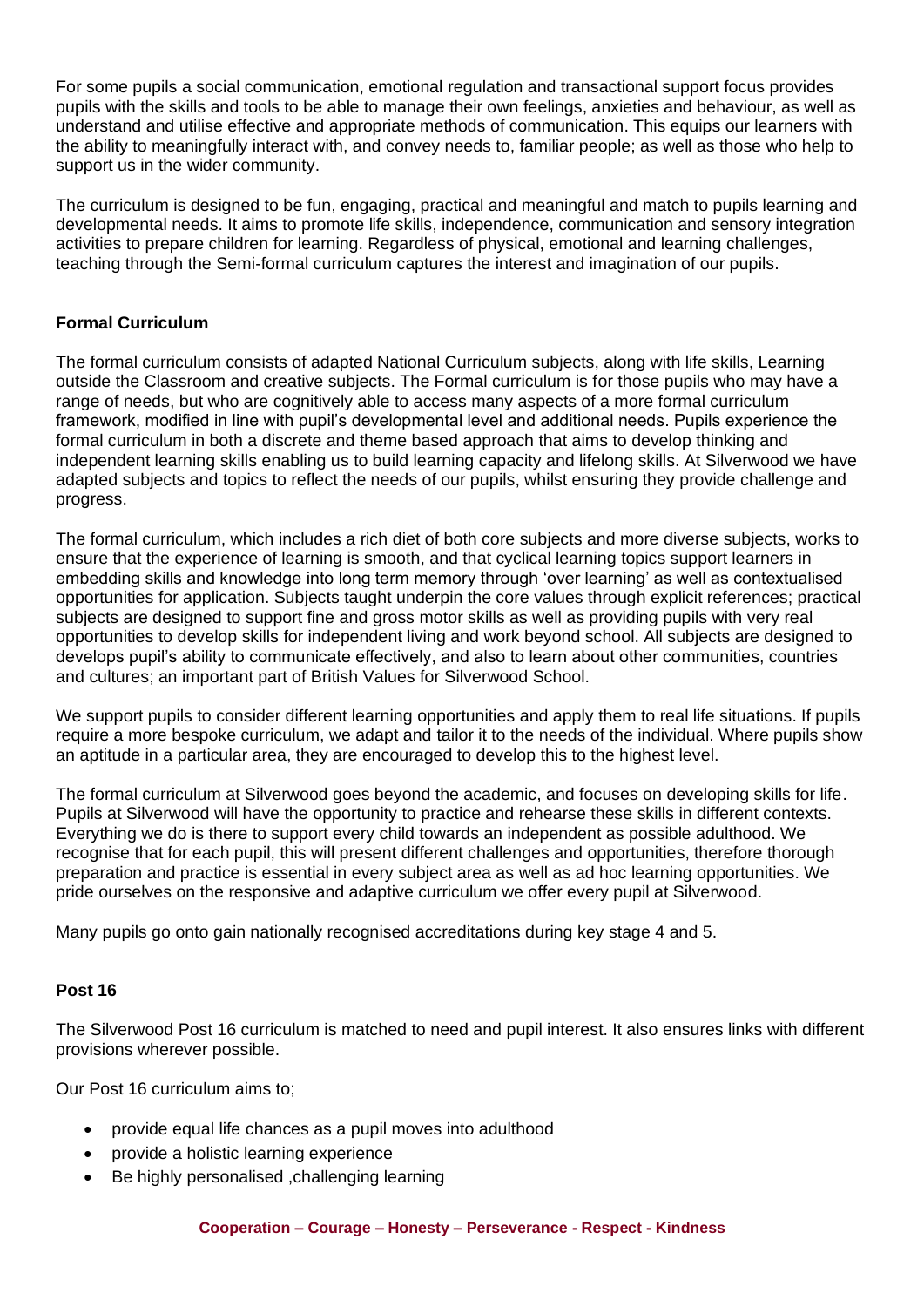- Build upon prior learning and planned next steps
- Deepen learning over time

The curriculum is based on the four Preparing for Adulthood (PfA) outcomes outlined by the Department for Education; Employment, Health, Independent living and Community Participation.

Each young person follows a personalised learning programme, which is built up of a range of qualifications, vocational learning, work experience opportunities and therapeutic/sensory input.

Accreditations include:

- ASDAN Personal Progress
- ASDAN Personal and Social Development
- ASDAN Life Skills Challenges
- ASDAN Towards Independence
- Duke of Edinburgh at Bronze or Silver
- Functional Skills English
- Functional Skills Maths

We develop employability skills through vocational learning experiences within the local community, dedicated work experience and supported internships where appropriate.

## **Roles, Responsibilities and Monitoring**

#### **The governing board**

The governing board will monitor the effectiveness of this policy and hold the Executive Head Teacher to account for its implementation.

The governing board will also ensure that:

- A robust framework is in place for setting curriculum priorities and aspirational targets
- Enough teaching time is provided for students to cover the curriculum and other statutory requirements
- All courses provided for students that lead to qualifications, such as BTEC and Entry Level certificates, are approved by the secretary of state
- The school implements the relevant statutory assessment arrangements
- It participates actively in decision-making about the breadth and balance of the curriculum
- It fulfils its role in processes to dis-apply pupils from all or part of the National Curriculum, where appropriate, and in any subsequent appeals

## **Executive Head teacher**

The Executive Head Teacher is responsible for ensuring that this policy is adhered to, and that:

• All required elements of the curriculum, and those areas which the school chooses to offer, have aims and objectives which reflect the vision/mission statement/values of the school and indicate how the needs of individual students will be met